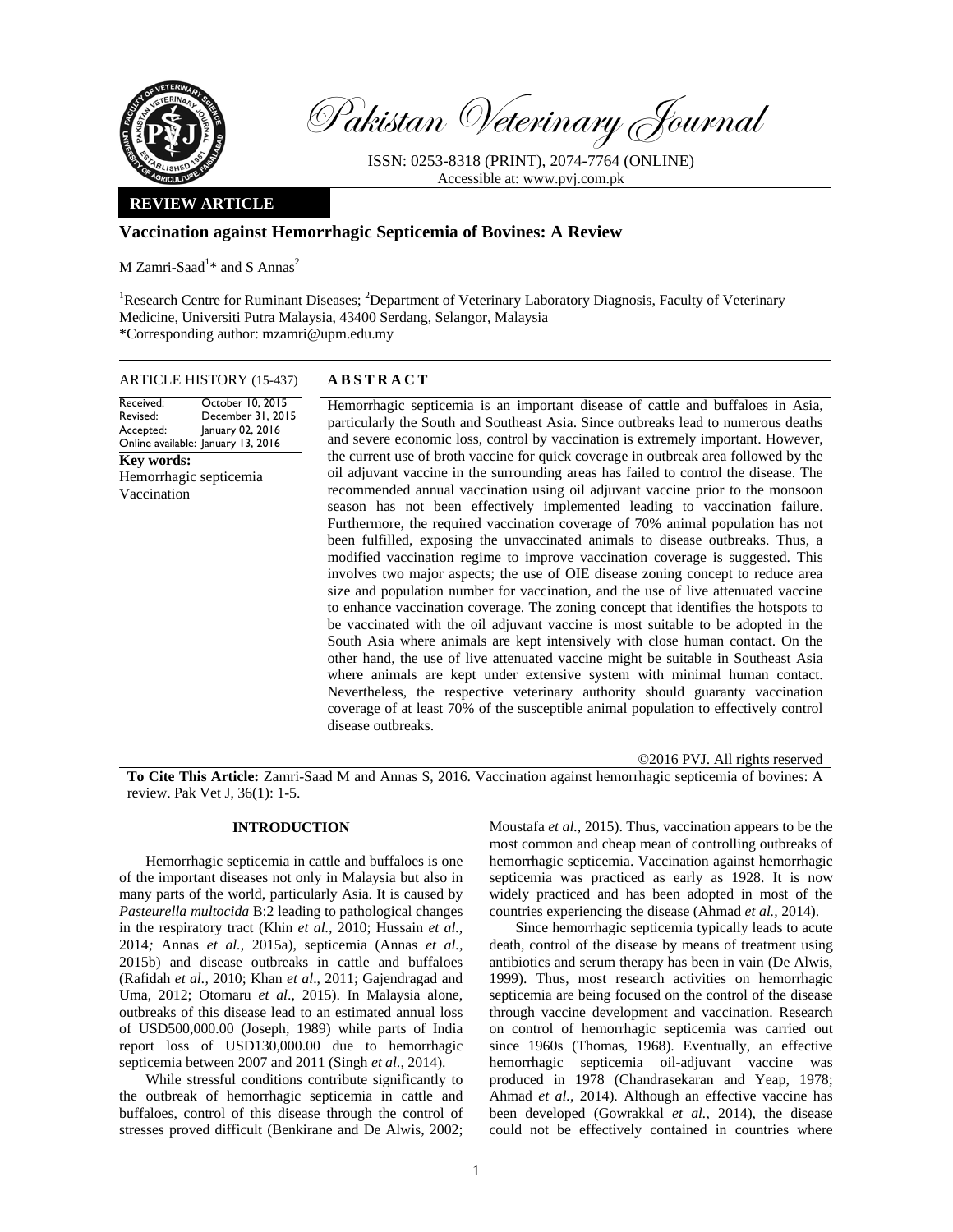hemorrhagic septicemia is endemic. This is evidenced when approximately 3,089 deaths were recorded from outbreaks of this disease between 1994 and 2009, leading to a loss of approximately USD3.9 million (Kamarudin, 2005; Rafidah *et al.,* 2010). A study in Pakistan revealed a total loss of USD20 million (Farooq *et al.,* 2007) and USD784 million in India (Singh *et al.,* 2014). The main reason was the low vaccination coverage (Saharee and Salim, 1991) due to several factors including the difficulties in injecting the oil adjuvant vaccine since there are many types of cattle management practiced in many countries (Benkirane and De Alwis, 2002). Thus, a different approach should be studied and adapted to effectively increase the vaccination coverage of cattle against hemorrhagic septicemia (OIE, 2012). This paper discusses some issues that lead to vaccination failure and suggests vaccination modification to enhance the effect of vaccination against hemorrhagic septicemia.

**Issue in the control of hemorrhagic septicemia:** Most buffaloes in the world are located in Asia and buffalo remains as high economic importance for many smallholding farmers in developing countries, particularly in Asia (Cruz, 2010). Southeast Asia keeps mostly swamp buffaloes for meat, where they are allowed to graze in the harvested paddy fields, along roadsides and on the edges of cultivated plots with minimal human contact (Yindee, 2011). South Asia keeps river buffaloes for milk and they are kept mainly within the village, usually within the house compound close to humans (Cruz, 2007).

Even though vaccination against hemorrhagic septicemia has been carried out in cattle and buffaloes of most affected developing countries, the effectiveness remains uncertain. Although many factors are found to influence the potency of hemorrhagic septicemia vaccine (Sarwar *et al.,* 2015), the main reasons for the failure, among others are the ineffective vaccination regime and the poor vaccination coverage.

**Vaccination Regime:** The popular oil adjuvant vaccine is able to provide protection against experimental hemorrhagic septicemia in young buffalo calves beyond 250 days (Shah *et al*., 1997). It has been shown that protective immunity induced by the oil adjuvant vaccine was increased by  $10^5$  folds for lethal challenge, while secondary vaccination induced a further 10-fold increase in resistance to lethal challenge. The protection lasted for at least 20 weeks after a primary oil adjuvant vaccination (Dawkins *et al*., 1991) and lasted 12 months following booster dose (Sarwar *et al.,* 2015). With a much superior immune response and longer lasting protection provided by the oil adjuvant vaccine, it is only natural that many countries with endemic problem of hemorrhagic septicemia tend to shift to the oil adjuvant vaccine for control of the disease (De Alwis, 1993; Ahmad *et al.,*  2014). The vaccination regime adopted for the oil adjuvant vaccine is yearly intramuscular vaccination that gives both a higher degree and a longer duration of immunity up to 1 year (Shah *et al*., 1997; Muniandy *et al*., 1998). For a maximum effect, vaccination should be given one month prior to the monsoon or rainy season (Bain *et al*., 1982; Yoe and Moktar, 1993). Therefore, Vietnam recommended vaccination in February-March (Kral *et al.,* 

1993), Malaysia in September (Jamaludin, 1993) and Sri Lanka between June and August (De Alwis, 1999) while vaccination coverage should be at least 70% (Neramitmansook, 1993). In spite of the recommended vaccination regime, most endemic countries practice vaccination once there is an outbreak.

Once there is an outbreak, vaccination is quickly done using broth bacterin vaccine to provide quick but low level coverage in the affected area (Chandrasekaran *et al*., 1994). This is followed by ring vaccination in the surrounding areas using the oil adjuvant vaccine to provide a solid coverage that lasted for a year (De Alwis, 1993). Then the recommended yearly vaccination regime covering 70% of the animal population was quickly forgotten until another outbreak. This stopgap measure in controlling hemorrhagic septicemia provides short-term solution but allows later outbreaks of hemorrhagic septicemia since frequency and timing of vaccination are important in controlling the disease. Failure of the veterinary authority to implement the recommended vaccination regime and ensure solid protection of cattle and buffaloes remains a major contributing factor to the frequent outbreaks of the disease in many Asian countries.

**Vaccination Coverage:** While the oil adjuvant vaccine provides higher degree and longer duration of protection, the thick viscosity of the oil adjuvant vaccine is of major concern. It is difficult to be drawn into syringes and difficult to be administered in the field while local swelling, sterile abscesses, and post-vaccination shock were reported in some animals following vaccination with the oil adjuvant vaccine (Joseph, 1979; Bain *et al*., 1982; Neeramitmansook, 1993). Therefore, injectable oil adjuvant vaccine is less popular in the field although it has been shown to stimulate prominent and prolonged immunity (Muniandy *et al*., 1998). Furthermore, livestock production system in many developing countries, particularly the Southeast Asian countries uses either extensive or semi-extensive type of management with little animal handling. This leads to difficulties in gathering animals for vaccine injection resulting in low vaccination coverage of approximately 17% two decades ago (Saharee and Salim, 1991) that reduced further to 7% recently (Rafidah *et al.,* 2010). This issue has been reported in Malaysia, the Philippine, Vietnam, Thailand and Indonesia (Syamsudin, 1993; Yeo and Mokhtar, 1993). Thus, disease outbreaks are often reported in the unvaccinated animals (Rafidah *et al.,* 2010).

Vaccination coverage of less than 80% may lead to the recurrence of disease outbreaks (Bain *et al*., 1982; Syamsudin, 1993). Extensive nature of animal keeping, poor accessibility to animals, poor facilities and the reluctance of owners to vaccinate routinely in the absence of disease contribute to disease outbreaks (Mosier, 1993). A pilot hemorrhagic septicemia eradication program, based on mass vaccination over a period of 3 years, was conducted in an Indonesian island in which 89%, 94%, 82%, 93% and 80% of cattle, buffalo, goat, sheep and pig population, respectively, were vaccinated. The incidence of hemorrhagic septicemia was re-evaluated after a year and was found to reduce the incidence to 53 cases with 5 carrier animals. Thus, another mass vaccination was carried out for another year that eventually revealed no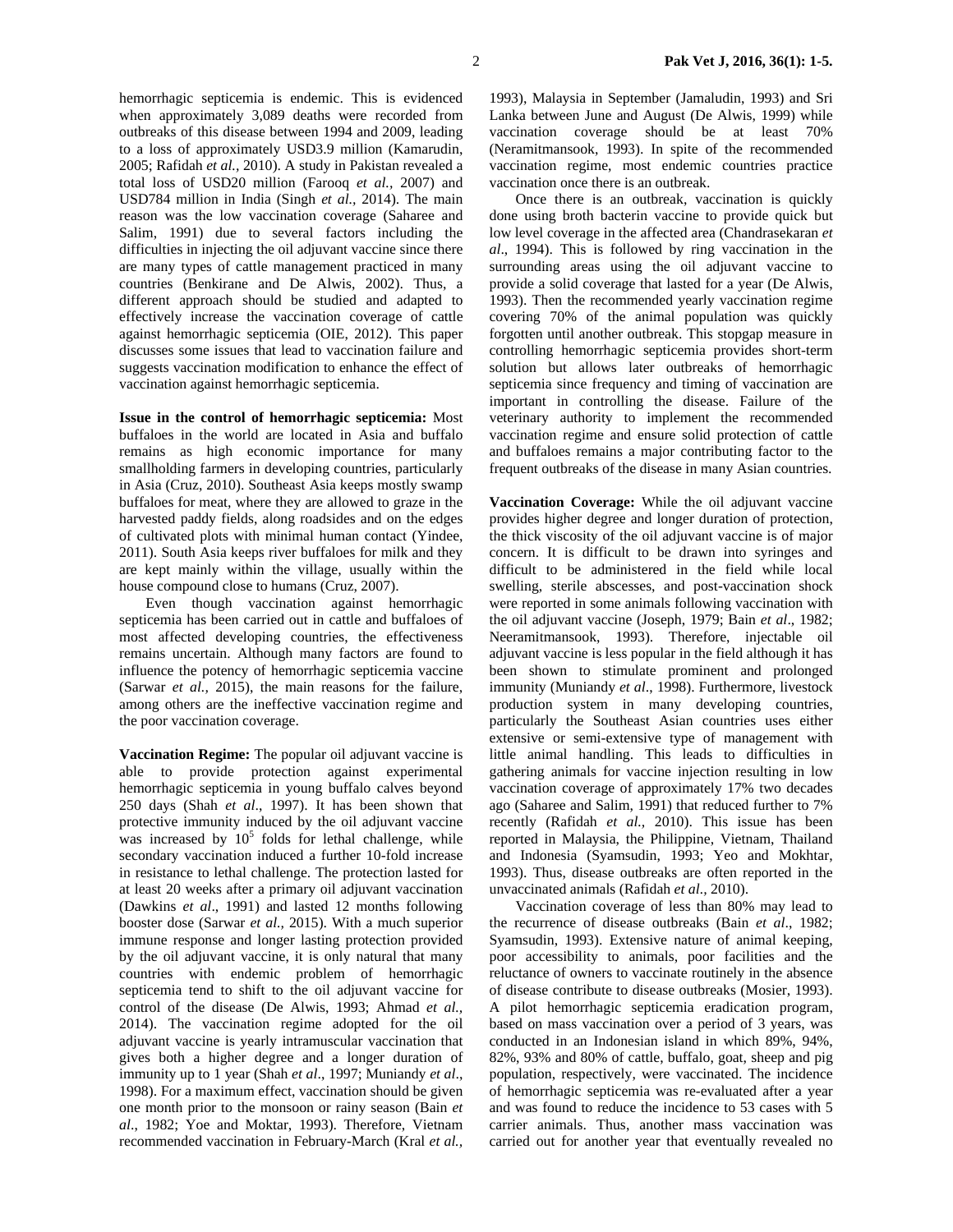cases of hemorrhagic septicemia (Syamsudin, 1993). It was concluded that vaccination coverage of 70% leads to sporadic occurrence of hemorrhagic septicemia while coverage of more than 80% is able to significantly reduce the incidence of the disease.

#### **Modification in the concept of vaccination regime**

**Concept of zoning:** The Office International des Epizooties (OIE) recommended that hemorrhagic septicemia free zone could be established when there has not been report of the disease for at least 3 years (OIE, 2015b). This standard has taken into consideration the carrier status of animals following an outbreak. Thus, in developing control strategy against hemorrhagic septicemia, two zones need to be established; the infected zones that reported outbreaks of hemorrhagic septicemia in the last 3 years and the free zones that were free of hemorrhagic septicemia in the last 3 years. When the concept of free and infected zones was applied to Peninsular Malaysia for example, it can be cornered into only two out of 11 states. This reduces the number of animals to be vaccinated from a total of 737,659 head in Peninsular Malaysia to a total of 169,795 animals in these two states (DVS, 2015), a 77% reduction in number of animals to be vaccinated. Furthermore, the zone concept can be further applied to identify the infected and free districts within the infected states. This zoning exercise eventually reduces the area size for vaccination and the number of animals to be vaccinated. Therefore, adopting the earlier regime of annual vaccination prior to the monsoon season within the infected zones may enhance the vaccination coverage to reach the minimum target of 70% vaccinated population (Kamarudin, 2005). This zoning method is deemed most suitable for the South Asian countries where animals are kept intensively with close human contact.

The concept of zoning and vaccination require efforts to protect the free zone from incursion of infected animals and to ensure outbreaks in the infected zone are eliminated within the zone. Implementing strict measures on animal movements especially from infected zones can protect the free zone. Thus, importation of animals into the free zone can only be allowed from other free zones. When importing from infected zones, the imported animals must not show clinical sign, were kept in quarantine station for a month and negative of the causative organism in the naso-pharynx during quarantine, and were vaccinated not less than 30 days prior to shipment. This measure requires establishment of interstate quarantine facilities and regular monitoring of the animals in quarantine. Thus, it requires investment in infrastructure and additional manpower to manage the facility (Kamarudin, 2005).

**Increasing the vaccination coverage:** Injectable vaccines such as the oil adjuvant vaccine have been shown to stimulate prominent and prolonged immunity. However, livestock production system in many developing countries uses either extensive or semi-extensive type of management with little animal handling. This leads to difficulties in gathering animals for vaccine injection, thus vaccination coverage is low (Saharee and Salim, 1991). Disease outbreaks are often reported in the unvaccinated extensive animals. Therefore, the use of intranasal live attenuated vaccine that allows self-vaccination and increases vaccination coverage among animal population might be the answer (Rafidah *et al.,* 2011; Saleem *et al.,*  2014). Intranasal administrations not only stimulate the mucosal immunity of the exposed host but also transmit the organism to the in-contact hosts and eventually stimulate their mucosal immunity. All (100%) nonvaccinated animals that were kept together with the intranasally exposed animals showed similar stimulation leading to 100% protection of the in-contact animals against challenge (Rafidah *et al.,* 2012). This is an interesting finding since there is a possibility of intranasal vaccination with live vaccine leads to self-vaccination of the in-contact animals and should be considered to be used in the annual vaccination regime for Southeast Asian countries where most animals are kept semi-intensive or extensively with minimal human contact.

Recently, *Pasteurella multocida* mutants that are capable of providing heterologous protection against infection caused by virulent *P. multocida* has been patented (Garcia *et al.,* 2011). The said mutants are defective in *fur ompH* and *fur ompH galE* genes and are prepared as live vaccine to provide protection against infection by *Pasteurella multocida* including hemorrhagic septicemia.

Earlier, a *P. multocida* B:3,4 isolated from a fallow deer was used as a live vaccine was shown to provide partial protection in cattle and buffalo calves when given either subcutaneously or intradermally, the live vaccine was further improved by delivery via intranasal aerosol (Myint *et al*., 1987). The safety, efficacy and crossprotectivity of the live intranasal aerosol hemorrhagic septicemia vaccine were tested in young cattle and buffaloes in Myanmar, where more than 1.5 million animals were vaccinated between 1989 and 1999 at a recommended dose of  $2 \times 10^7$  viable organisms (Myint *et al*., 1987). Intranasal administration of 100 times the recommended dose to 50 cattle and 39 buffalo calves proved innocuous. Three of three (100%) vaccinated buffaloes were protected at 7 months after vaccination while three of four (75%) buffaloes were protected against a subcutaneous challenge with serotype B:2 after 12 months. Similarly in cattle, eight of eight (100%) cattle survived a serotype B:2 challenge at 12 months after vaccination. The protection seemed to come from serum antibodies, which was detectable by the passive mouse protection test. The serum antibodies remained high in cattle at 10 days and five weeks after they were vaccinated. Furthermore, the serum of vaccinated cattle provides passive cross-protection in mice against infection with *P. multocida* serotypes E:2, F:3,4 and A:3,4 (Carter *et al.,* 1991; Myint *et al.,* 2005). However, the vaccine has occasionally been associated with sporadic outbreaks of the disease (Jones and Husseini, 1982; Rimler and Wilson, 1994; OIE, 2015a) and occasional virulence to young animals (Myint and Carter, 1989), making it unacceptable (Benkirane and De Alwis, 2002). The empirically derived, live, attenuated vaccines can protect against heterologous serotypes, but because the basis for attenuation is undefined, reversion to virulence is not uncommon (Adler *et al*., 1999).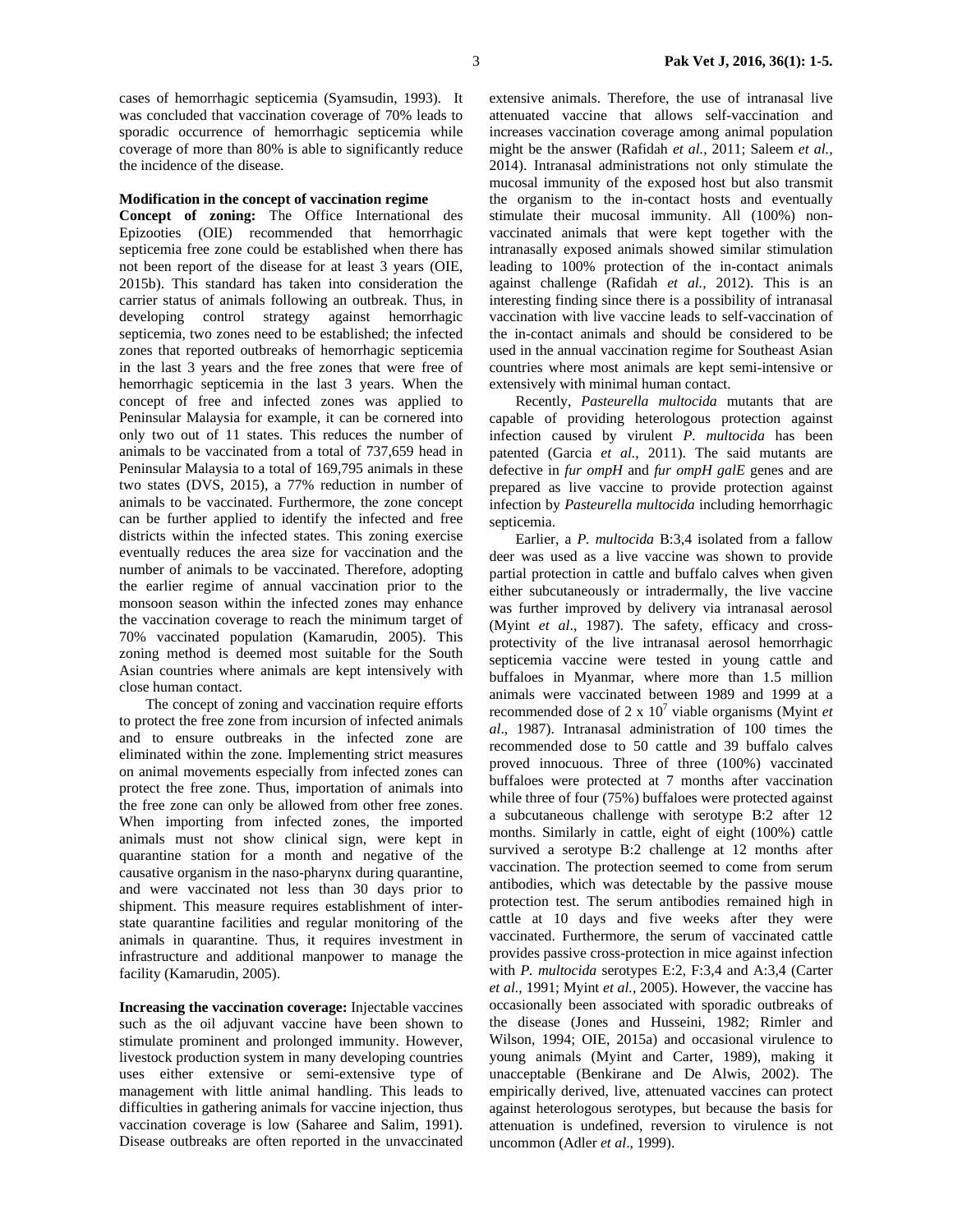Previously, an attenuated live vaccine derived from a virulent *P. multocida* B:2 isolate (strain 85020) was developed by deletion of the *aroA* gene (Hodgson *et al.*, 2005). It was thought to be a suitable live vaccine candidate that recognised the 37kDa protein as the major immunogen, producing a high degree of protection against *P. multocida* B:2 infection in mouse and calf models (Tabatabaei *et al*., 2002, 2007; Ataei *et al.,* 2009). However, upon experimental testing in cattle calves via the intramuscular and intranasal routes, it was observed that only the intramuscular vaccination route was able to provide protection against *P. multocida* B:2 infection. On the other hand, the intranasally vaccinated cattle calves were not protected (Hodgson *et al.*, 2005). Thus, it was concluded that the *aroA* mutant strain is an effective liveattenuated vaccine only if given via the intramuscular route. Therefore, this does not effectively contribute in improving the vaccination coverage problem in hemorrhagic septicemia.

**Coordinated Vaccination Program:** Most cattle and buffaloes in Asia belong to smallholders (Cruz, 2007), who are unaware of the vaccination program and the importance of controlling hemorrhagic septicemia (Kral *et al.,* 1993). Therefore, they rely on the coordinated efforts by the veterinary authority for proper implementation of vaccination program that enables the control of hemorrhagic septicemia. On the other hand, veterinary authorities are facing with the lack of cooperation from the smallholder farmers in implementing the vaccination program. Only during an outbreak will the farmers cooperate in massive vaccination program (Kral *et al.,* 1993). Awareness of control measure that should achieve 70% vaccination coverage by the smallholder and more importantly by the veterinary authority is important in trying to control the disease. Veterinarians, veterinary authority and animal health field officers as well as the smallholder farmers should be trained to enhance awareness and improvement of the quality of the veterinary extension service (Benkirane and De Alwis, 2002) toward achieving the 70% vaccination coverage.

Although most literatures suggest annual vaccination prior to the monsoon season, it is advisable for the veterinary authority to analyze the outbreak pattern in their country to understand the epidemiological pattern that is important in developing a vaccination regime.

**Conclusions:** Among the reasons for failure of vaccination against hemorrhagic septicemia is the inability to vaccinate more than 70% of the animal population. This is due to the large number of animals to be vaccinated and the inability to restrain enough animals for vaccination. Therefore, the concept of zoning could focus on the susceptible population for vaccination while the use of live vaccine might enhance self-vaccination toward increasing the number of vaccinated animal population.

**Author's contribution:** MZS design and review the manuscript. SA searched the literature and wrote the manuscript. Both author revised and approved manuscript.

## **REFERENCES**

- Adler B, Bulach D, Chung J, Doughty S, Hunt M *et al*., 1999. Candidate vaccine antigens and genes in *Pasteurella multocida.* J Biotechnol, 73: 83-90
- Ahmad TA, Rammah SS, Shewelta SA, Haroun M and El-Sayed LH, 2014. Development of immunization trials against *Pasteurella multocida.* Vaccine, 32: 909-917.
- Annas S, Abubakar MS, Zamri-Saad M, Jesse FFA and Zunita Z, 2015. Pathological changes in the respiratory, gastrointestinal and urinary tracts of buffalo calves following experimental hemorrhagic septicemia. Pak Vet J, 35: 430-435.
- Annas S, Zamri-Saad M, Jesse FFA and Zunita Z, 2015. Clinicopathological changes in buffalo and cattle following infection by *Pasteurella multocida* B:2. Microb Pathog, 88: 94-102.
- Ataei S, Burchmore R, Hodgson JC, Finucane A, Parton R *et al*., 2009. Identification of immunogenic proteins associated with protection against hemorrhagic septicemia after vaccination of calves with a live-attenuated *Aro*A derivative of *Pasteurella multocida* B:2. Res Vet Sci, 87: 207-210.
- Bain RVS, De Alwis MCL, Carter GR and Gupta BK, 1982. Haemorhagic septicemia. *FAO Animal Production and Health Paper No. 33*. Food and Agriculture Organisation of the United Nations, Rome.
- Benkirane A and De Alwis MCL, 2002. Hemorrhagic septicemia, its significance, prevention and control in Asia. Vet Med-Czech*,* 47: 234-240.
- Carter G, A Myint, van Khar R and Khin A, 1991. Immunization of cattle and buffaloes with live hemorrhagic septicemia vaccine. Vet Rec*,* 129: 203.
- Chandrasekaran S and Yeap PC, 1978. Safety and potency testing of hemorrhagic septicemia oil adjuvant vaccine by mouse protection test. Kajian Vet*,* 10: 28-34.
- Chandrasekaran S, Kennett L, Yeap PC, Muniandy N, Rani B *et al*., 1994. Characterization of immune response and duration of protection in buffaloes immunized with hemorrhagic septicemia vaccines. Vet Microbiol, 41: 213-219.
- Cruz LC, 2007. Trends in buffalo production in Asia. Ital J Anim Sci, 6 (Supl 2): 9-24.
- Cruz LC, 2010. Recent developments in the buffalo industry of Asia. Proc 9<sup>th</sup> World Buffalo Cong, Buenos Aires, Argentina, 7-19.
- Dawkins HJ, Ramdani, Johnson RB and Spencer TL, 1991. Hemorrhagic septicemia: correlation of vaccinal antibody responses in mice with protection against *Pasteurella multocida* strain M1404. Vet Microbiol, 27: 309-326.
- De Alwis MCL, 1993. Pasteurellosis in production animals: a review. In: Pasteurellosis in Production Animals. ACIAR Proc No*.* 43: 11-12.
- De Alwis MCL, 1999. Hemorrhagic septicemia. ACIAR Monograph No. 57. Australian Centre for International Agriculture Research, Canberra, Australia.
- DVS, 2015. Statistic of livestock population in Malaysia 2014. http://www.dvs.gov.my/documents/10157/83216208-768b-4073- 859e-fb1c9eb7dfb7 - Accessed on 21 September 2015.
- Farooq U, Hussain M, Irshad H, Badar N, Munir R *et al*., 2007. Status of hemorrhagic septicemia based on epidemiology in Pakistan. Pak Vet J, 27: 67-72.
- Gajendragad MR and Uma S, 2012. Status of hemorrhagic septicemia in India. Indian Council of Agricultural Research (ICAR). Bengaluru, India. http://nadres.res.in:8080/Nadres\_Uploads/UploadedFiles// VetEpiReports/ThirdSlot/Tech%20HS%20final.pdf.
- Garcia JB, Saiz IB, Casas ML, Ocana MEG, Gallego MB *et al*., 2011. Heterologous protection against *Pasteurella multocida* provided by *Pasteurella multocida* fur cells and the outer membrane proteins extracts thereof. US Patent, US 12/865, 287.
- Gowrakkal M, Chandrashekar M, Bhajantri S, Satav J, Chandakala GC *et al*., 2014. Evaluation of immuno efficacy of hemorrhagic septicemia vaccine (vaccine seed). Asian Pac J Trop Biomed, 4 (Suppl 1): S263-S267.
- Hussain R, Mahmood F, Khan A and Siddique AB, 2014. Pathological and molecular based study on pneumonic pasteurellosis in cattle and buffalo (*Bubalus bubalis*). Pak J Agric Sci, 51: 535-540.
- Hodgson JC, Finucane A, Dagleish MP, Ataei S, Parton R *et al*., 2005. Efficacy of vaccination of calves against hemorrhagic septicemia with a live aroA derivative of Pasteurella multocida B: 2 by two different routes of administration. Infect Immun, 73: 1475-1481.
- Jamaludin R, 1993. Country Report: Malaysia. In: Pasteurellosis in Production Animals. ACIAR Proc No.43: 238-239.